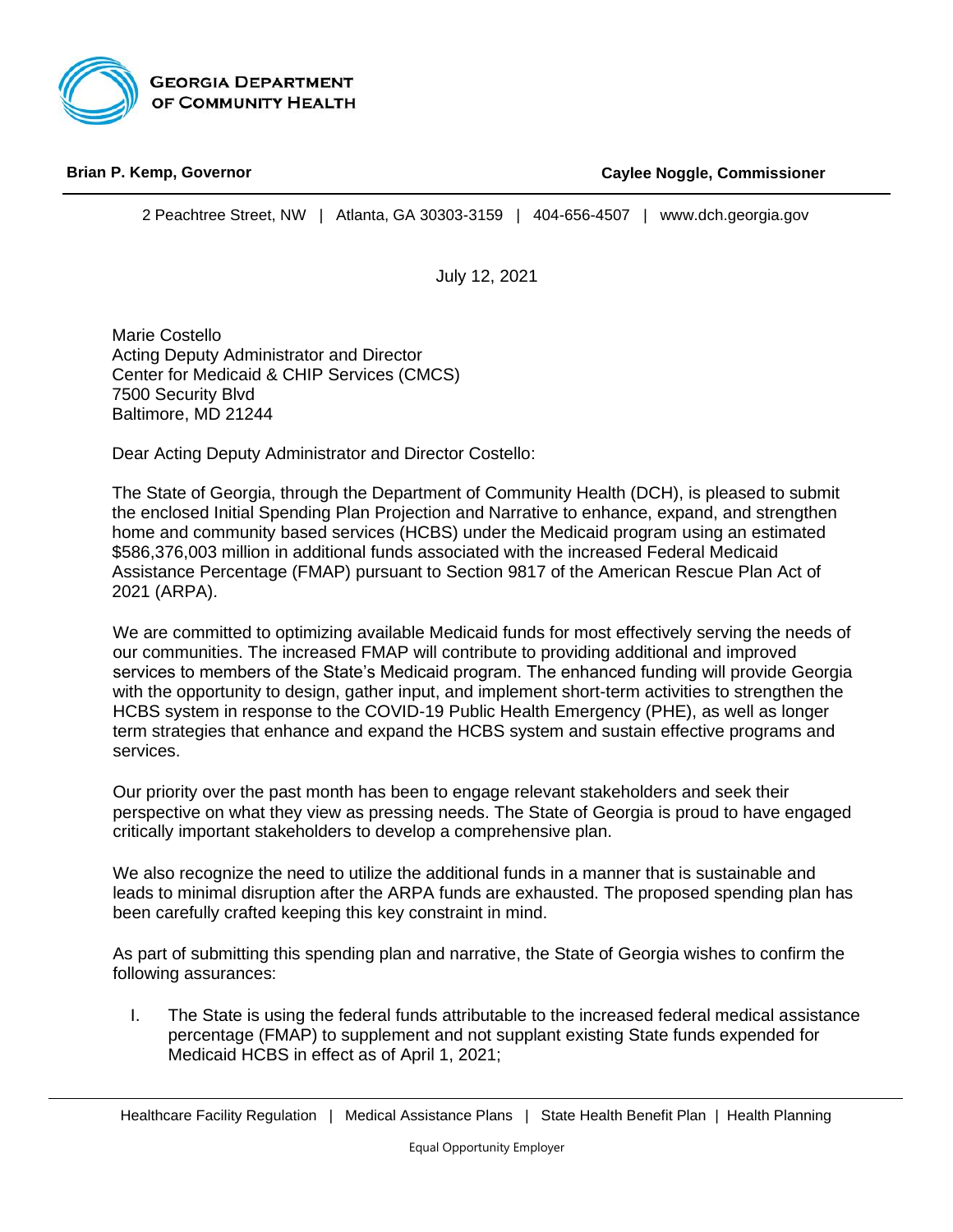

- II. The State is using the State funds equivalent to the amount of federal funds attributable to the increased FMAP to implement or supplement the implementation of one or more activities to enhance, expand, or strengthen HCBS under the Medicaid program;
- III. The State is not imposing stricter eligibility standards, methodologies, or procedures for HCBS programs and services than were in place on April 1, 2021;
- IV. The State is preserving covered HCBS, including the services themselves and the amount, duration, and scope of those services, in effect as of April 1, 2021; and
- V. The State is maintaining HCBS provider payments at a rate no less than those in place as of April 1, 2021.

Once approved, I will serve as the point of contact, to ensure that quarterly spending plans and narratives are provided along with any associated reporting. Should you have additional questions or concerns, I may be reached at (404) 656-7513 or via email at *Irhodes@dch.ga.gov*.

Sincerely,

Lynnette R. Rhodes

Lynette R. Rhodes Executive Director, Medical Assistance Plans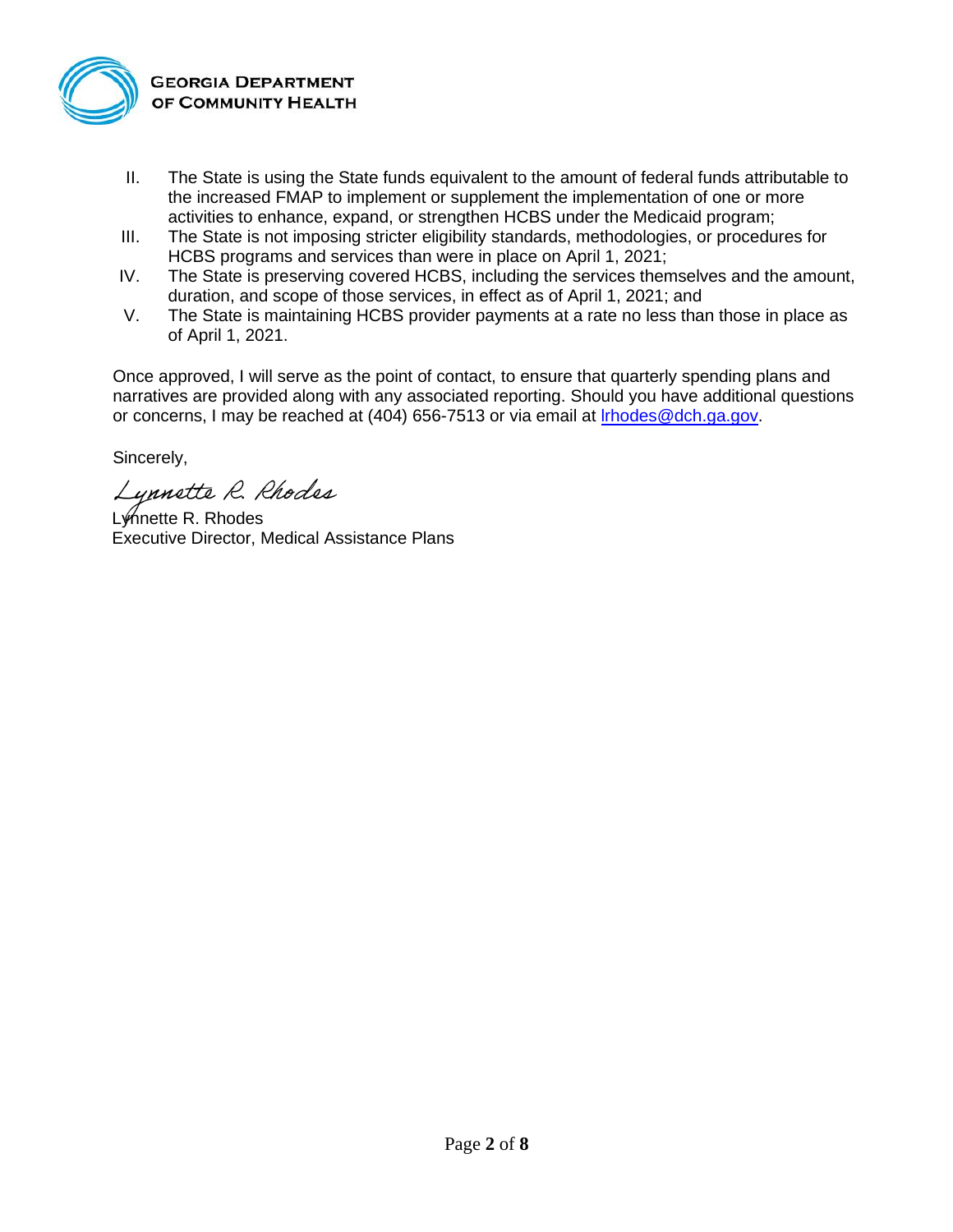

## Executive Summary

The March 2021 American Rescue Plan Act (ARPA) allows enhanced federal funding for State Medicaid spending on home and community-based services (HCBS). HCBS allows older adults and people with disabilities to live in their home or a home-like setting and remain integrated with the community. These programs serve a variety of targeted population groups, such as older adults, people with intellectual or developmental disabilities (I/DD), physical disabilities, and / or mental health needs. Section 9817 of the ARPA provides the State with a one-year, 10 percentage point increase in their federal medical assistance percentage (FMAP) for certain Medicaid HCBS expenditures. This 10-percentage point increase will apply only to HCBS expenditures provided between April 1, 2021 and March 31, 2022.

Over the past decade, the State of Georgia has made great strides in enhancing and improving Medicaid HCBS. Accomplishments include:

- DCH responded to the COVID-19 PHE through continuous evaluation of support needs for affected populations including older adults and individuals with I/DD
- Georgia is one of 33 states that continues to transition individuals from nursing facilities to HCBS through the Money Follows the Person program

The one-year increase in federal matching funds under section 9817 of the ARPA will result in new, time-limited funding which can be invested in HCBS services through March 2024. The extended time period for enhanced funding will provide Georgia with the opportunity to design, gather input, and implement short-term activities to strengthen the HCBS system in response to the COVID-19 Public Health Emergency (PHE), as well as longer term strategies that enhance and expand the HCBS system and sustain effective programs and services.

DCH conducted stakeholder engagement activities to identify key areas for enhancement and improvement in HCBS. The result was an understanding of four major focus areas for HCBS improvement:

- 1) Enhancement and expansion of the HCBS infrastructure;
- 2) Expansion of HCBS services which includes implementing new services and expanding the use of technology;
- 3) Strengthening HCBS services by engaging in workforce development and training, implementing enhanced provider payments, conducting a rate study for 1915(c) waivers; and
- 4) Targeted evaluations and studies to support 1915(c) waivers.

The Department of Community Health (DCH) evaluated the initial feedback and proposals received from internal and external stakeholders and utilized this information to develop this initial spending plan. The State will continue to review and evaluate stakeholder feedback to inform and guide quarterly spending plans moving forward.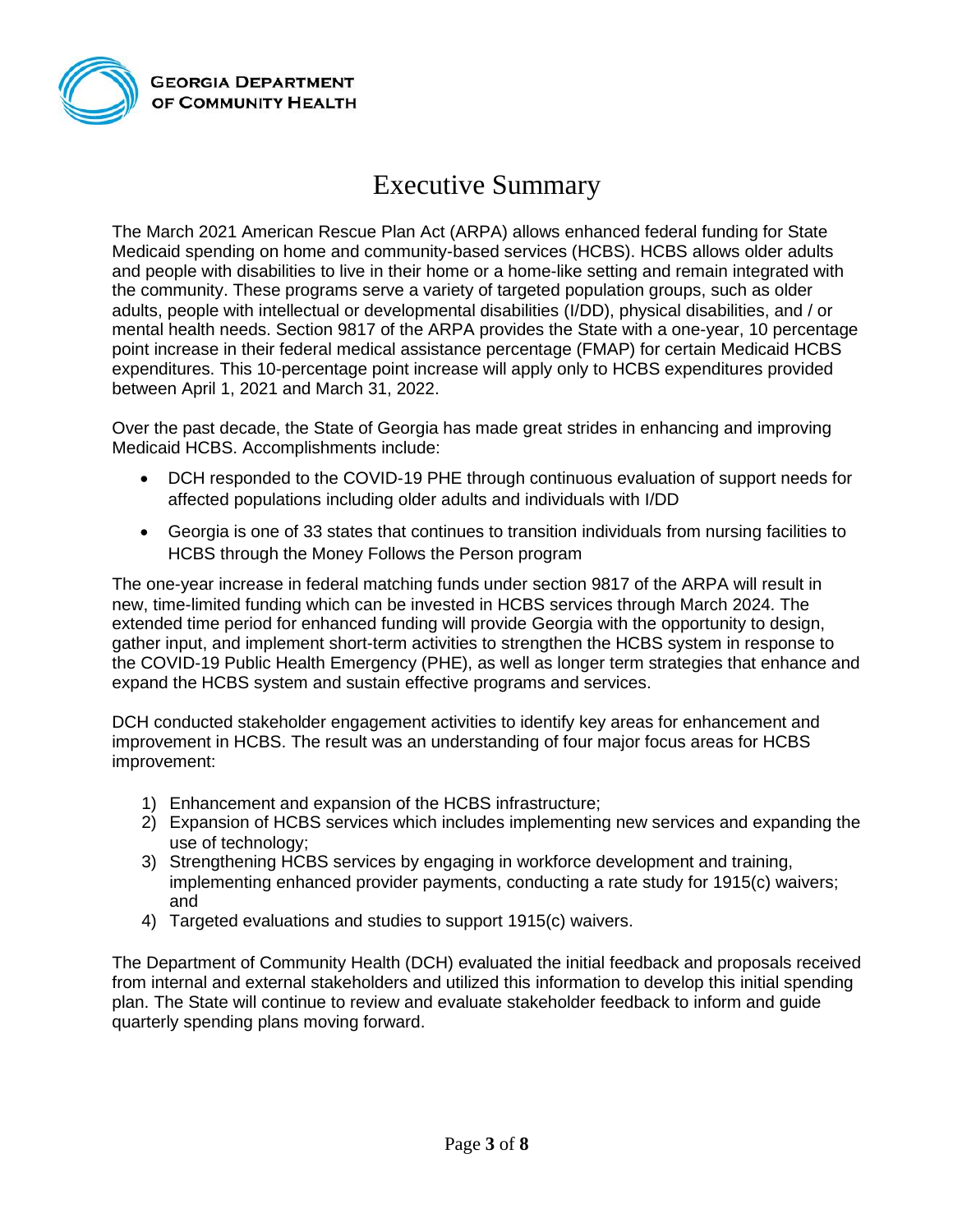

# Spending Plan Narrative

The State of Georgia is in a unique position to accelerate the expansion of HCBS. Over the past decade DCH has continued to promote community living over institutionalization, offering older adults and individuals with disabilities choice, control, and access to services that help them achieve independence, optimal health, and quality of life.

Currently, Georgia provides HCBS under the State plan as well as through 1915(c) waivers. Through consideration of the requests of internal and external stakeholders gathered during the months of June and July 2021, we have elected to make some targeted enhancements and expansions to HCBS. These expansions are designed to fill some of the identified gaps in care, increase availability of services, and improve existing services. Georgia indicated 8 initiatives over four strategic areas to invest the increased FMAP:

#### **1) Enhancement and expansion of HCBS infrastructure**

| <b>INITIATIVE #1:</b> | Develop a Case Management Technology Platform for Medicaid<br><b>HCBS (Including State Plan and Waivers)</b>                                                                                                                                                                                                                                                                                                                                                                                                                                                                                                 |
|-----------------------|--------------------------------------------------------------------------------------------------------------------------------------------------------------------------------------------------------------------------------------------------------------------------------------------------------------------------------------------------------------------------------------------------------------------------------------------------------------------------------------------------------------------------------------------------------------------------------------------------------------|
| Description:          | Develop / procure an electronic platform to capture Medicaid HCBS<br>case management activities for both state plan and waiver<br>authorities. Funding would support implementation of the electronic<br>platform, staff training on platform use, additional staff, and<br>development of reporting and dashboard components that provide<br>insight into trends and areas to target quality improvement activities.<br>The technology platform would include incorporation of medical<br>provider electronic health record (EHR) information to improve<br>accuracy of care planning and service delivery. |
| Fiscal:               | Partner/Delegate Department(s): DCH                                                                                                                                                                                                                                                                                                                                                                                                                                                                                                                                                                          |
|                       | Projected Budget: \$8,297,652                                                                                                                                                                                                                                                                                                                                                                                                                                                                                                                                                                                |
| <b>INITIATIVE #2:</b> | <b>Enhance the Critical Incident Management Process with</b><br><b>Comprehensive Reporting and Dashboarding</b>                                                                                                                                                                                                                                                                                                                                                                                                                                                                                              |
| Description:          | Enhance the current incident management process by developing<br>standardized reporting templates and dashboards to further support<br>the DCH efforts to identify trends and track performance. Funding<br>would be used to:                                                                                                                                                                                                                                                                                                                                                                                |

Georgia plans to maximize use of ARPA funds in two initiatives to enhance data and reporting.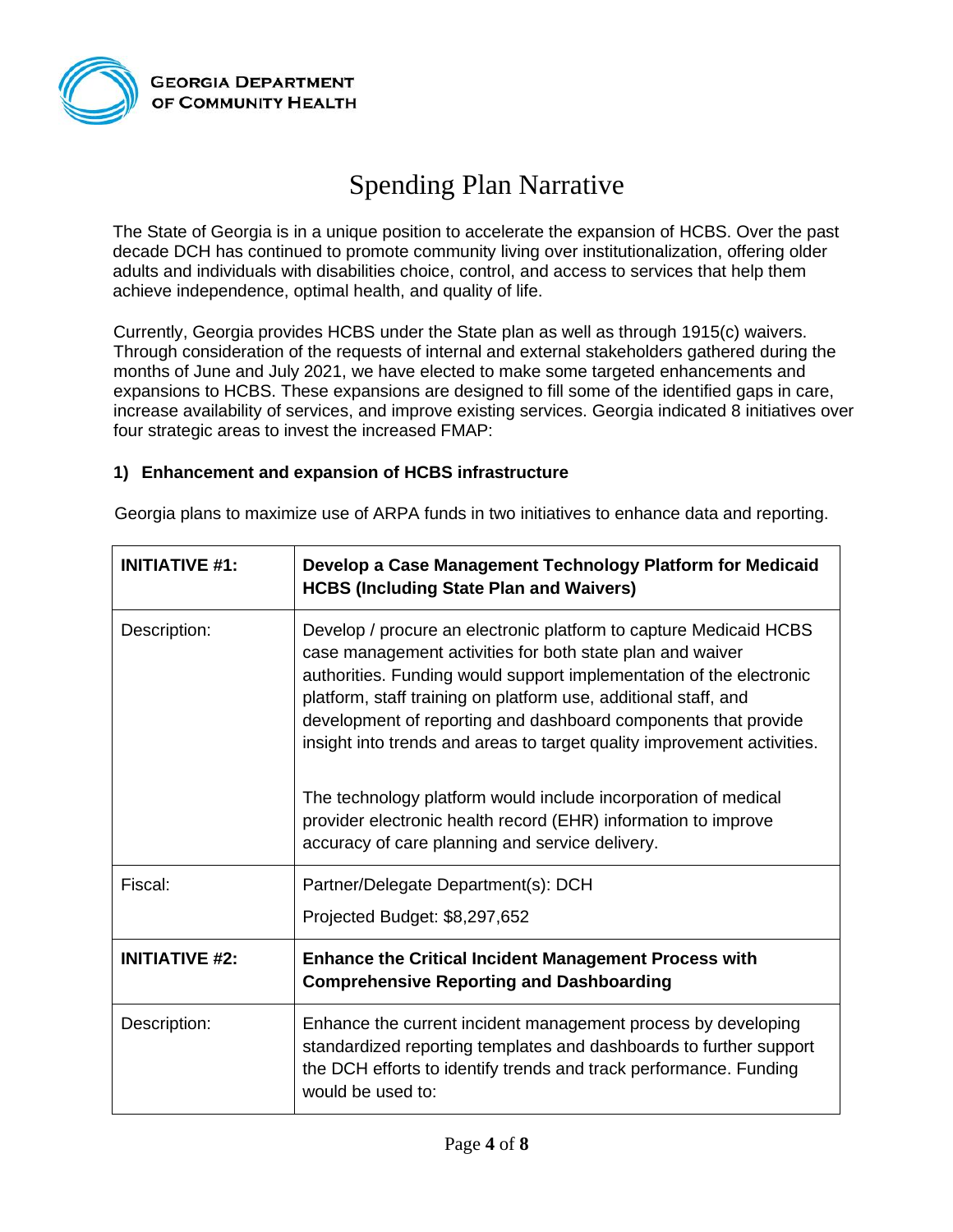

|         | Assess feasibility of efforts to update / replace / integrate<br>existing critical incident management processes with a robust,<br>comprehensive data system and / or data warehouse that<br>provides cross-population reporting capability to identify<br>trends and track performance |
|---------|-----------------------------------------------------------------------------------------------------------------------------------------------------------------------------------------------------------------------------------------------------------------------------------------|
|         | Develop requirements for update / replacement / integration of<br>critical incident processes                                                                                                                                                                                           |
|         | Implement recommendations from assessment to enhance critical<br>incident management processes                                                                                                                                                                                          |
| Fiscal: | Partner/Delegate Department(s): DCH<br>Projected Budget: \$700,000                                                                                                                                                                                                                      |

### **2) Expand HCBS services**

The State plans to use ARPA funds to expand existing HCBS services and develop new services as part of a long-term rebalancing strategy to shift long term services and supports towards HCBS.

| <b>INITIATIVE #1:</b> | <b>Expand HCBS Services to include Behavioral Aides for children</b><br>diagnosed with Autism.                                                                                                                                                                                             |
|-----------------------|--------------------------------------------------------------------------------------------------------------------------------------------------------------------------------------------------------------------------------------------------------------------------------------------|
| Description:          | Implement a new HCBS service that will provide Behavioral Aides in<br>the home setting for members under age 21 who are diagnosed with<br>Autism. Services may be rendered as a State Plan Service or through<br>a 1915(c) waiver. Services must be accompanied by a physician's<br>order. |
|                       | The addition of Behavioral Aides as a new service will reduce the<br>number of admissions and/or readmission to Psychiatric Residential<br>Treatment Facilities and increase access to HCBS services.                                                                                      |
| Fiscal:               | Partner/Delegate Department(s): DCH                                                                                                                                                                                                                                                        |
|                       | Projected Budget: \$54,241,400                                                                                                                                                                                                                                                             |
| <b>INITIATIVE #2:</b> | <b>Expand the Use of Technology to deliver HCBS</b>                                                                                                                                                                                                                                        |
| Description:          | Incorporate telehealth visits as a permanent method for members to<br>interact with health care professionals, case managers, and HCBS<br>providers.                                                                                                                                       |
|                       | Expand the use of assistive technology (AT) applications and devices<br>to promote independence among HCBS recipients. Funds could be                                                                                                                                                      |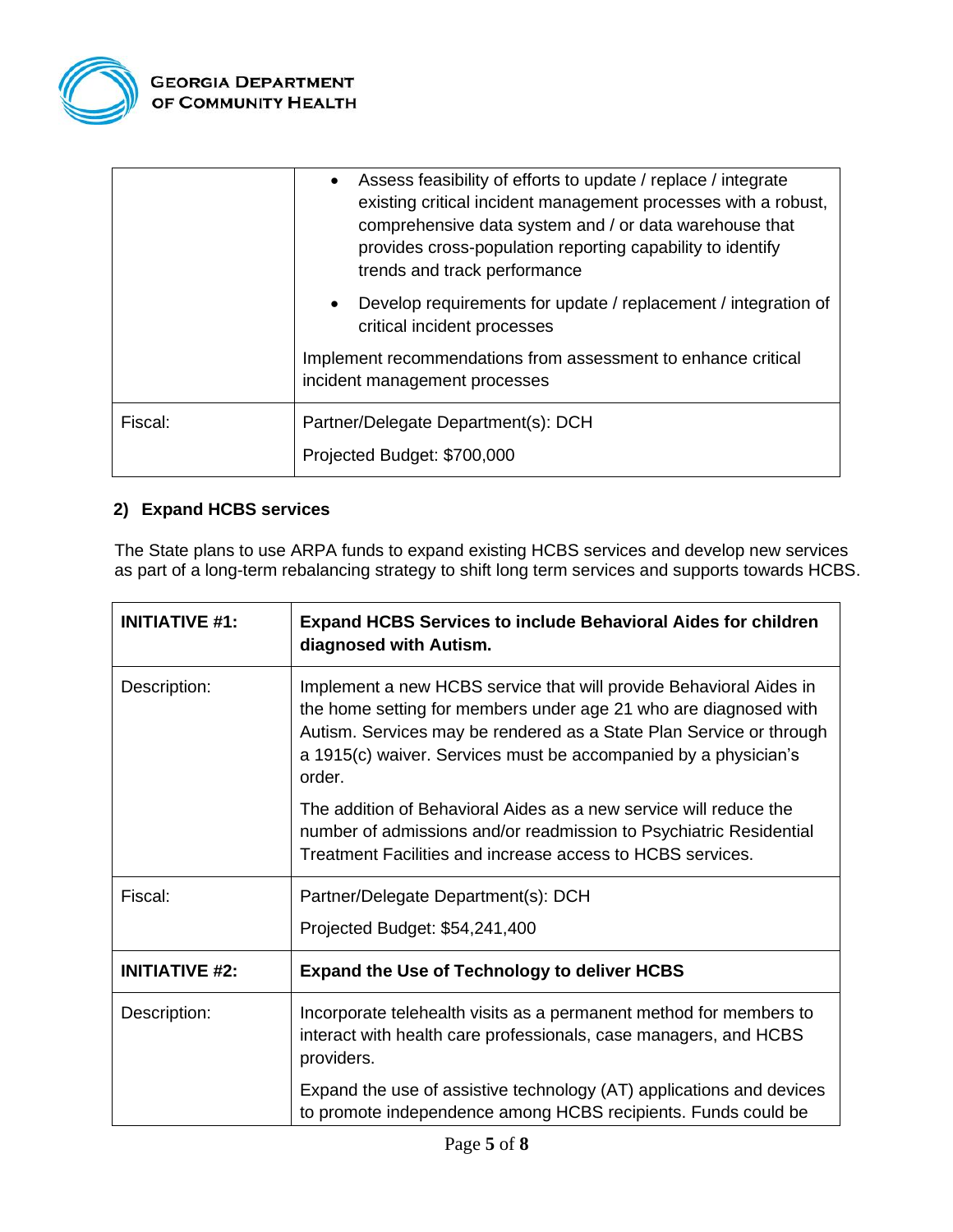

|         | used to develop/deliver assessments that identify technology<br>solutions most suitable for individuals as well as vendor matching<br>activities to support delivery of AT from reliable vendors. |
|---------|---------------------------------------------------------------------------------------------------------------------------------------------------------------------------------------------------|
| Fiscal: | Partner/Delegate Department(s): DCH<br>Projected Budget: \$205,972,127                                                                                                                            |
|         |                                                                                                                                                                                                   |

#### **3) Strengthen HCBS Services**

The State plans to use ARPA funds to strengthen existing HCBS services by increasing rates, implementing specialized payments for HCBS agencies and providers, conducting a rate study for services provided in 1915(c) waivers, and engaging in workforce development and training.

| <b>INITIATIVE #1:</b> | <b>HCBS Provider Payment Rate Enhancements and Rate Study for</b><br>1915(c) Waivers.                                                                                                                                                                                                                                                                                                                                                                                               |
|-----------------------|-------------------------------------------------------------------------------------------------------------------------------------------------------------------------------------------------------------------------------------------------------------------------------------------------------------------------------------------------------------------------------------------------------------------------------------------------------------------------------------|
| Description:          | During the Public Health Emergency, Georgia experienced significant<br>challenges in retaining a stable workforce and recruiting direct<br>support professionals and home health workers. The impacts of<br>COVID-19 were substantial which resulted in a significant reduction in<br>the direct care workforce.                                                                                                                                                                    |
|                       | Providing increased reimbursement rates and specialized payments<br>such as hazard pay, shift differential pay, and one-time signing<br>bonuses and/or retention bonuses will support competitive<br>recruitment, assist in building, retaining and stabilizing the workforce,<br>and reducing the existing workforce shortage. Enhanced<br>reimbursement will encourage employees to remain with their agency<br>or provider group which ensures access to critical HCBS services. |
|                       | Increased reimbursement rates and/or specialized payments will be<br>provided for the following providers/services:                                                                                                                                                                                                                                                                                                                                                                 |
|                       | Independent Care Waiver Program 1915(c) HCBS services                                                                                                                                                                                                                                                                                                                                                                                                                               |
|                       | Elderly and Disabled Waiver Program 1915(c) HCBS services                                                                                                                                                                                                                                                                                                                                                                                                                           |
|                       | <b>Crisis Stabilization Units (Temporary Payment</b><br>Enhancements)                                                                                                                                                                                                                                                                                                                                                                                                               |
|                       | Crisis Service Centers/Temporary Observation Core services<br>$\bullet$<br>(Temporary Payment Enhancements)                                                                                                                                                                                                                                                                                                                                                                         |
|                       | <b>Community Service Boards (Temporary Payment</b><br>Enhancements)                                                                                                                                                                                                                                                                                                                                                                                                                 |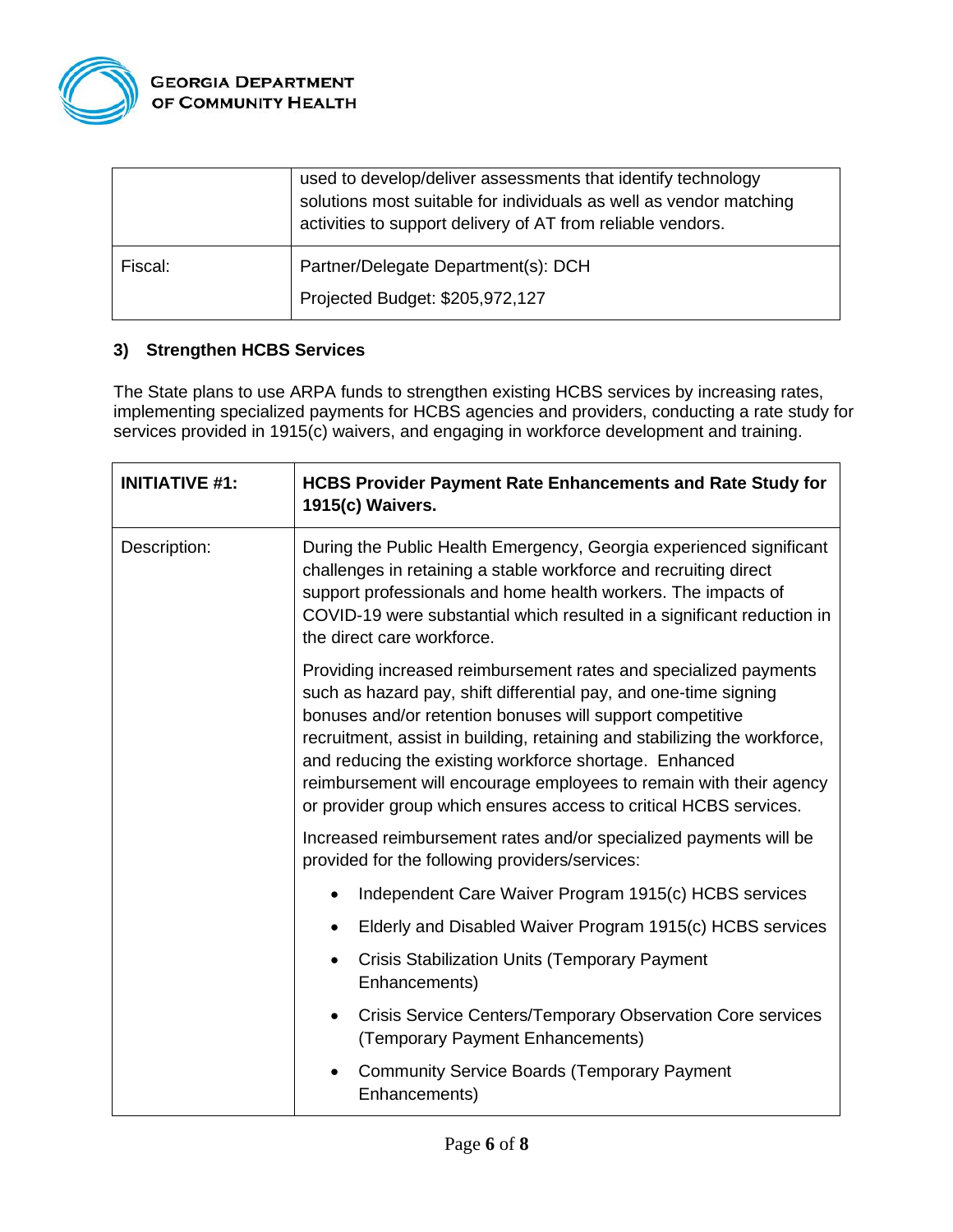

|                       | Behavioral Health agencies providing services under the<br>Medicaid rehab option (Temporary Payment Enhancements)                                                                                                                                                                                                                                   |
|-----------------------|-----------------------------------------------------------------------------------------------------------------------------------------------------------------------------------------------------------------------------------------------------------------------------------------------------------------------------------------------------|
|                       | IDD workforce 1915(c) HCBS services (Temporary Payment<br>Enhancements)                                                                                                                                                                                                                                                                             |
|                       | To further strengthen HCBS services, ARPA funds will be utilized to<br>perform a rate study related to Georgia's current 1915(c) waivers.<br>The study aims to enhance the overall quality of HCBS 1915(c)<br>waiver services and will include market research and a national scan.                                                                 |
| Fiscal:               | Partner/Delegate Department(s): DCH and DBHDD                                                                                                                                                                                                                                                                                                       |
|                       | Projected Budget: \$285,636,824                                                                                                                                                                                                                                                                                                                     |
| <b>INITIATIVE #2:</b> | <b>Workforce Development and Training</b>                                                                                                                                                                                                                                                                                                           |
| Description:          | During the Public Health Emergency, Georgia experienced significant                                                                                                                                                                                                                                                                                 |
|                       | challenges in retaining a stable workforce and recruiting Certified<br>Nursing Assistants. The impacts of COVID-19 were substantial which<br>resulted in a significant reduction in the direct care workforce.                                                                                                                                      |
|                       | ARPA funding will be utilized to collaborate with Georgia's Technical<br>College System to strengthen the Certified Nursing Assistant (CNA)<br>training program thereby expanding provider capacity. Certifying<br>additional CNAs will reduce the workforce shortage which ensures<br>that Georgia's HCBS recipients will have access to services. |
|                       | Additional HCBS training and workforce development programs will<br>be developed to expand provider capacity, improve the quality of care<br>and service delivery, and improve member satisfaction.                                                                                                                                                 |
| Fiscal:               | Partner/Delegate Department(s): DCH and DBHDD                                                                                                                                                                                                                                                                                                       |

#### **4) Implement targeted evaluations and studies to support regulatory compliance, state of the art benefit design, and rate setting activities**

The State intends to assess the current status of the direct service workforce and develop initiatives to enhance the current workforce based on assessment results.

| <b>INITIATIVE #1</b> | Assess Current State of HCBS Workforce Retention, |
|----------------------|---------------------------------------------------|
|                      | Recruitment, and Development                      |